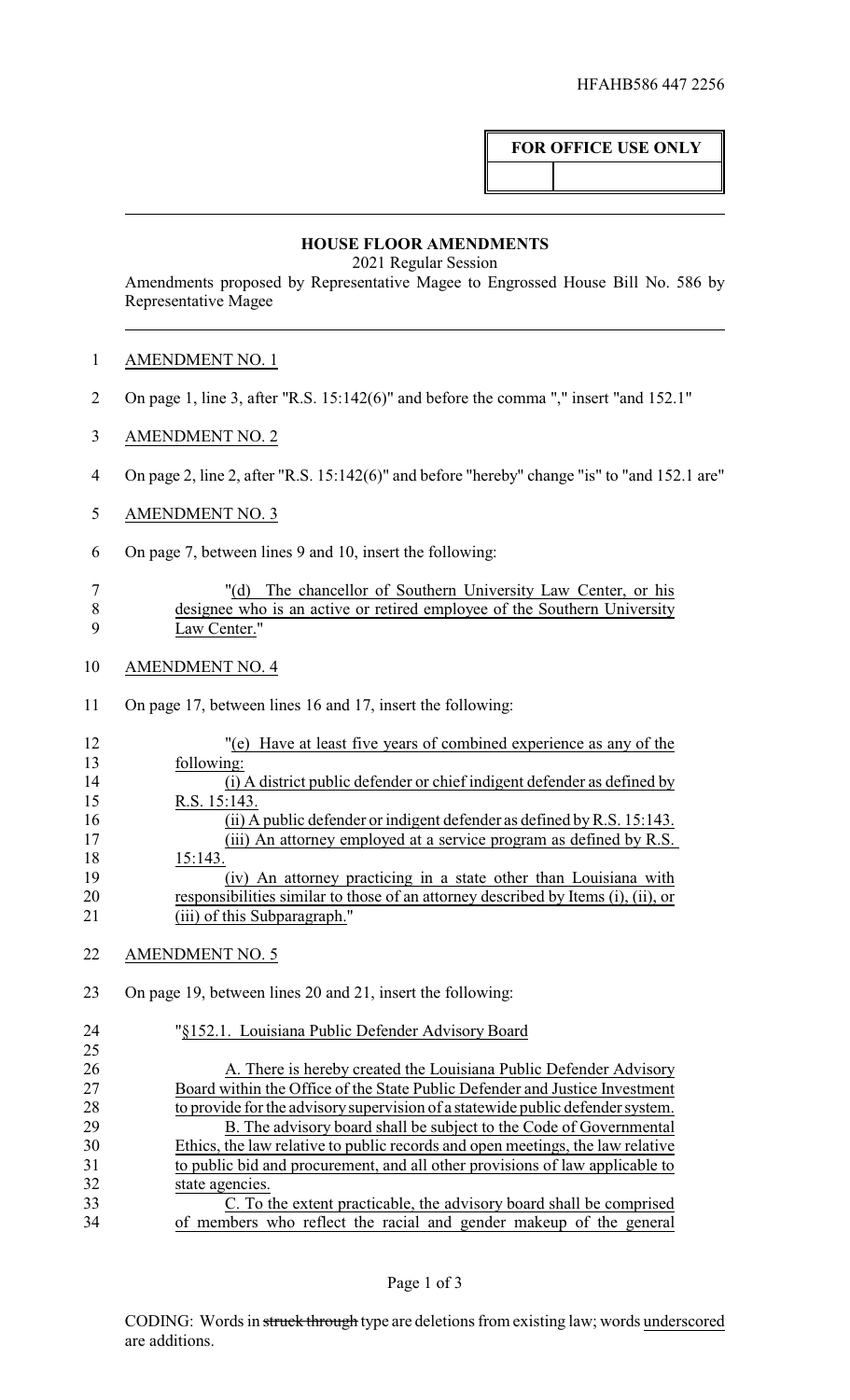| $\mathbf{1}$   | population of the state, and who are geographically representative of all                                                                        |
|----------------|--------------------------------------------------------------------------------------------------------------------------------------------------|
| $\overline{2}$ | portions of the state.                                                                                                                           |
| 3              | D. When a vacancy occurs, whether by expiration of a term,                                                                                       |
| $\overline{4}$ | resignation, or other event, the state public defender shall submit to the                                                                       |
| 5              | appointing entity a list identifying the residency of the current advisory board                                                                 |
| 6              | members by congressional district, and request that, to the extent possible,                                                                     |
| $\overline{7}$ | the entity make the appointment from the residents of under-represented                                                                          |
| $8\,$          | districts.                                                                                                                                       |
| 9              | E. (1) The advisory board shall consist of twelve members.                                                                                       |
| 10             | (2) Persons appointed to the advisory board shall have significant                                                                               |
| 11             | experience in the defense of criminal proceedings or shall have demonstrated                                                                     |
| 12             | a strong commitment to quality representation in indigent defense matters.                                                                       |
| 13             | No person shall be appointed to the advisory board who has received                                                                              |
| 14             | compensation as an elected judge, elected official, judicial officer,                                                                            |
| 15             | prosecutor, law enforcement official, indigent defense provider, or employee                                                                     |
| 16             | of and such person, within a two-year period prior to appointment. No active                                                                     |
| 17             | part-time, full-time, contract, or court-appointed indigent defense provider,                                                                    |
| 18             | or active employee of such person, may be appointed to serve on the advisory                                                                     |
| 19             | board as a voting member. No person having an official responsibility to the                                                                     |
| 20             | advisory board, administratively or financially, or their employee shall be                                                                      |
| 21             | appointed to the advisory board during their term of office. The majority of                                                                     |
| 22             | advisory board members shall be current members of the Louisiana State Bar                                                                       |
| 23             | Association. Representatives of the client community shall not be prohibited                                                                     |
| 24             | from serving as voting members of the advisory board.                                                                                            |
| 25             | (3) The members shall be selected as follows:                                                                                                    |
| 26             | (a)(i) The governor shall appoint five members, one from each                                                                                    |
| 27             | appellate court district, and shall designate the chairman.                                                                                      |
| 28             | The five members shall be appointed from a list of three<br>(i)                                                                                  |
| 29             | nominees submitted to the governor by a majority of the district public                                                                          |
| 30             | defenders providing public defender services in each appellate district.                                                                         |
| 31             | (b) The chief justice of the Supreme Court of Louisiana shall appoint                                                                            |
| 32             | four members, one member shall be a juvenile justice advocate; one member                                                                        |
| 33             | shall be a retired judge with criminal law experience; and two members shall                                                                     |
| 34             | be at large.                                                                                                                                     |
| 35             | (c) The president of the Senate and the speaker of the House of                                                                                  |
| 36<br>37       | Representatives shall each appoint one member.                                                                                                   |
| 38             | (d) The chancellor of Southern University Law Center shall appoint<br>one member who is an active or retired employee of the Southern University |
| 39             | Law Center.                                                                                                                                      |
| 40             | (4) All appointments to the advisory board shall be subject to                                                                                   |
| 41             | confirmation by the Senate.                                                                                                                      |
| 42             | (5) A vacancy on the advisory board shall be filled in the same                                                                                  |
| 43             | manner as the original appointment.                                                                                                              |
| 44             | Members of the advisory board shall serve staggered terms of<br>(6)                                                                              |
| 45             | four years.                                                                                                                                      |
| 46             | F. (1) The advisory board, by a vote of two-thirds of the members,                                                                               |
| 47             | may expel a member who has accumulated three unexcused absences from                                                                             |
| 48             | advisory board meetings during a twelve-month period.                                                                                            |
| 49             | (2) If a member is expelled as provided by this Subsection, the state                                                                            |
| 50             | public defender shall send written notice to the member informing him of his                                                                     |
| 51             | expulsion and notify the appropriate appointing authority of the vacancy on                                                                      |
| 52             | the advisory board.                                                                                                                              |
| 53             | G. The state public defender shall notify the appropriate appointing                                                                             |
| 54             | authority of any advisory board vacancy which occurs for any reason.                                                                             |
| 55             | H. The Office of the State Public Defender and Justice Investment                                                                                |
| 56             | shall provide administrative and research staff support for the advisory board,                                                                  |
| 57             | including but not limited to the scheduling of meetings and providing public                                                                     |
| 58             | notice of scheduled meetings.                                                                                                                    |
|                |                                                                                                                                                  |